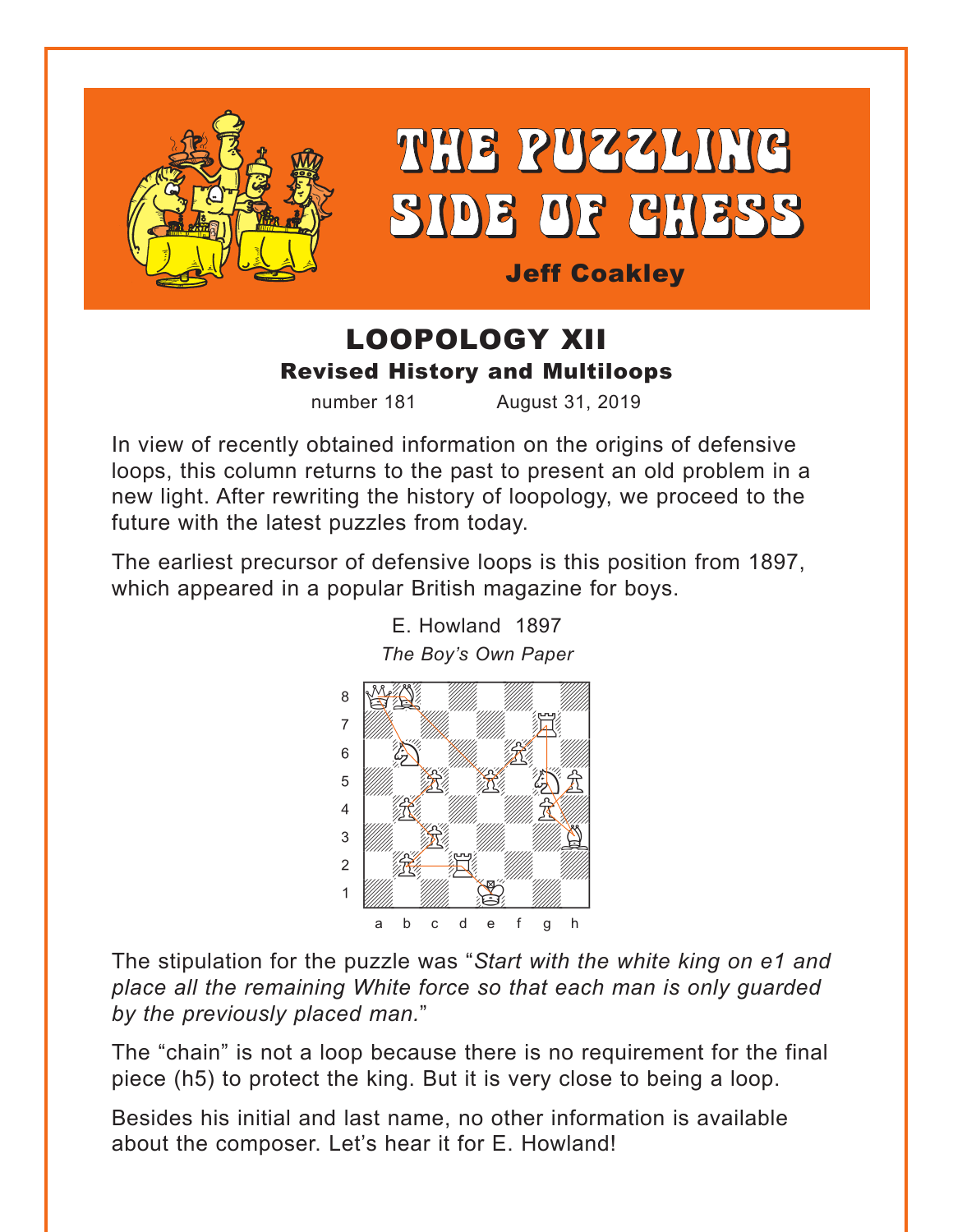The Boy's Own Paper was published from 1879 to 1967. It featured adventure stories, articles on nature, and puzzles. Contributors included Jules Verne, Arthur Conan Doyle, and Isaac Asimov. For many years, a special Canadian edition was printed in Toronto.



The next step in loop evolution occurred in 1961. The stipulation for the following problem was to "arrange the sixteen pieces so that each piece was defended exactly once". This position was given previously in columns 36 and 162 and credited to the authors of a 1963 math book. But it was actually composed by Fred Galvin two years earlier.



Fred Galvin 1961 Journal of Recreational Mathematics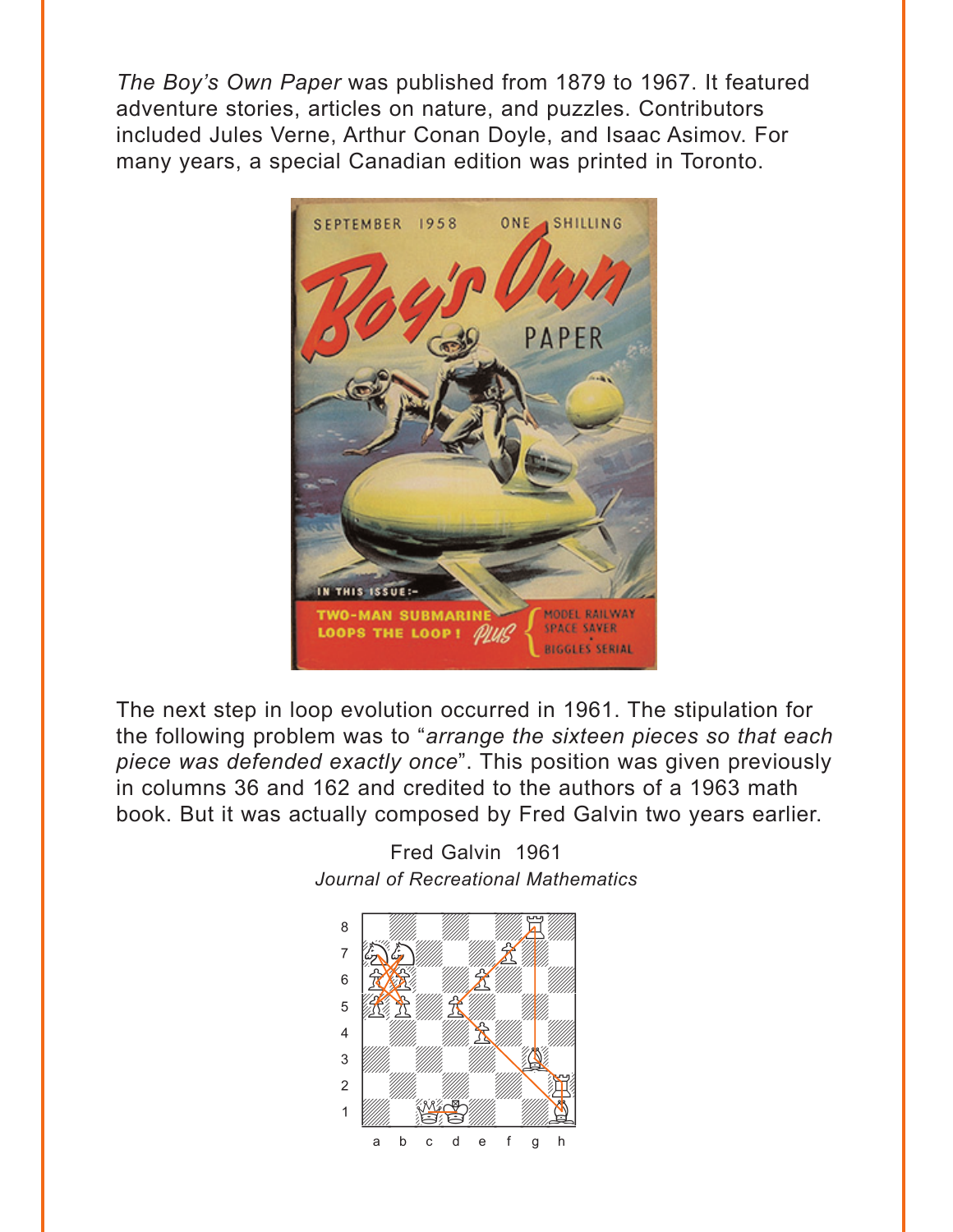The solution is not a loop because there is no requirement for there to be a single continuous chain. There are in fact three separate *groups of defence*. The king and queen guard each other. The knights and pawns on the queenside form one loop and the remaining eight pieces another. But it is close to being a loop because every piece must be protected.

Two German composers solved the same task in 1984, with the goal of maximizing the number of defensive groups. They achieved six. (a2-b3-Ra3 / b2-Bc3 / b6-Nc7-d6-Nd7 / Be2-Qf1 / Kg3-h2 / g6-h7-Rg8). This record is the logical maximum.



Heribert Adamsky & Bernd Schwarzkopf 1984 *feenschach 71*

I recently became aware of several loop problems from the 1980s while browsing the website of French composer Éric Angelini. In a section called "self-protecting chess", written around 2008, reference is made to an article called "A Chess Board Chain" by Colin Vaughan in *The Problemist*, May 1980.

This article is the modern source for the 1897 chain by E. Howland. More importantly, it also gave birth to the *defensive loop!*

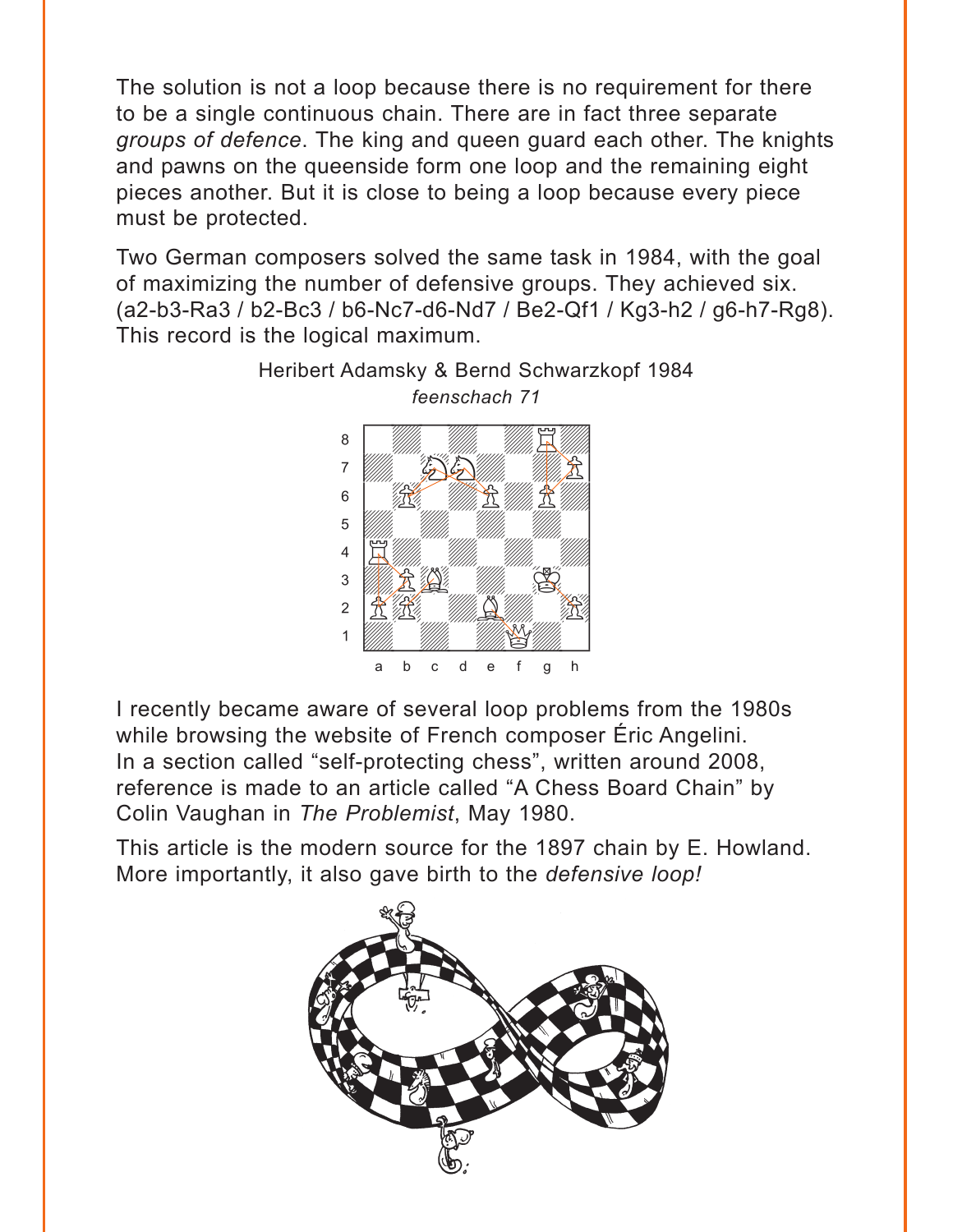<span id="page-3-0"></span>Based on current information, the oldest examples of defensive loops are three positions by Gordon Pollard, Somo Ylikarjula, and Jexon Secker. The fathers of the loop. Here is the original puzzle from 1980.

### **[Full Set Loop](#page-7-0)**

"*16 White men placed successively to guard and be guarded once only*" ward and so gaaraca choo



# 曾曾只用自己的自己的主要是是

Place the sixteen pieces on the board so that each piece is defended exactly once and each piece defends exactly one other piece. Pawns may not be placed on the 1st rank. Bishops must be placed on opposite-colour squares.

The defensive chain should form a continuous loop. The first piece guards the second piece; the second guards the third; the third guards the fourth; ...; and the sixteenth guards the first.

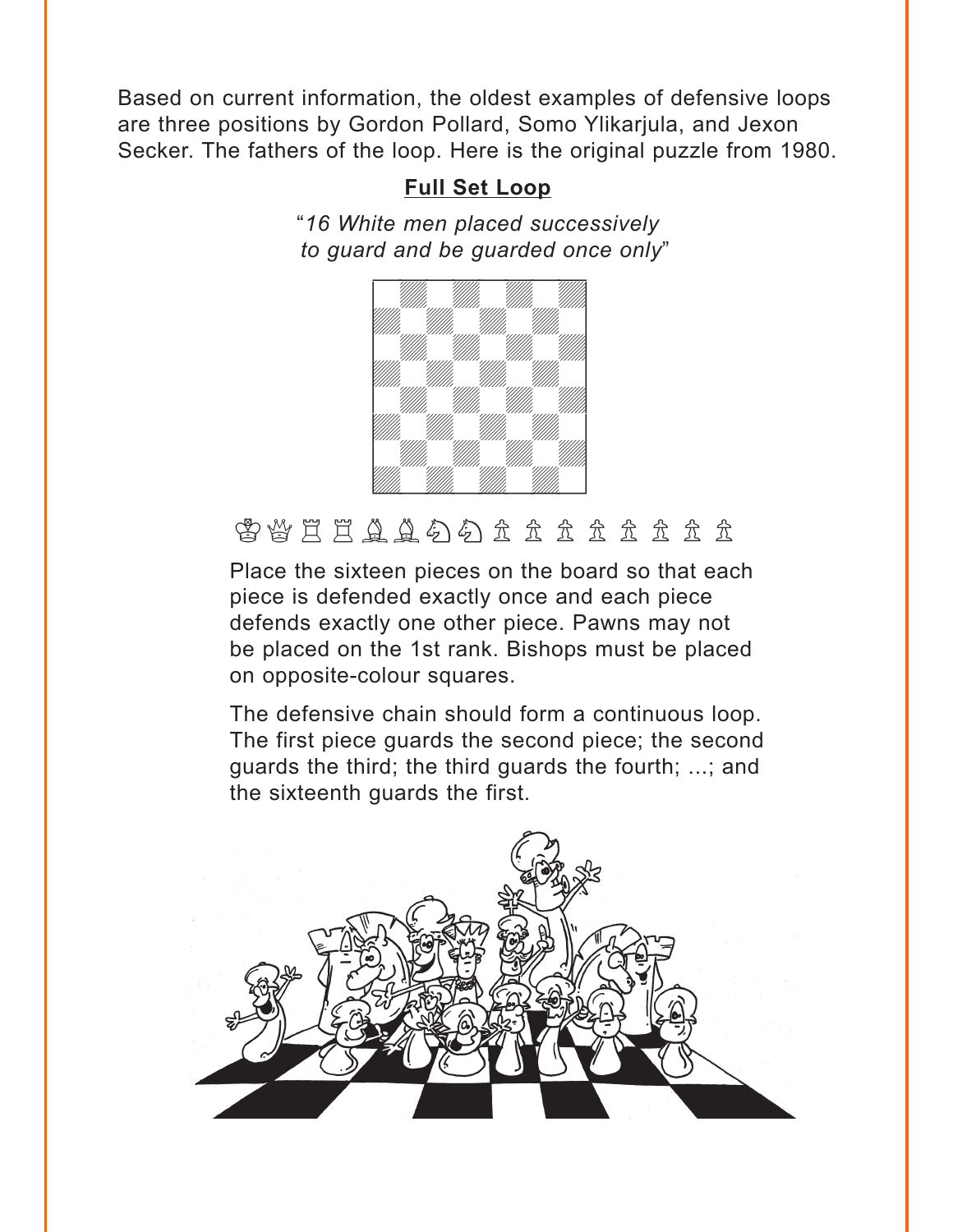<span id="page-4-0"></span>In November 1984, there was an article in the German problem magazine *feenschach* by Bernd Schwarzkopf titled "Wer deckt wen?". Deutsch for *Who defends whom?* 

Among other things, it included three defensive loops using 8 officers that were previously published in *The Problemist*, January 1983. These loops anticipate the same task that appeared on the *Puzzling Side of Chess* in 2012 (column 15).

### **[Eight Officer Loop](#page-8-0)**



密替其自自自向

Place the eight officers so that each piece is defended exactly once and each piece defends exactly one other piece. The defensive chain should form a single continuous loop.

For an extra challenge, try these secondary stipulations.

Make an eight officer loop that:

**A.** fits on the smallest board possible (7 x 3).

**B.** maximizes the number of unattacked squares.

**C.** minimizes the number of unattacked squares.

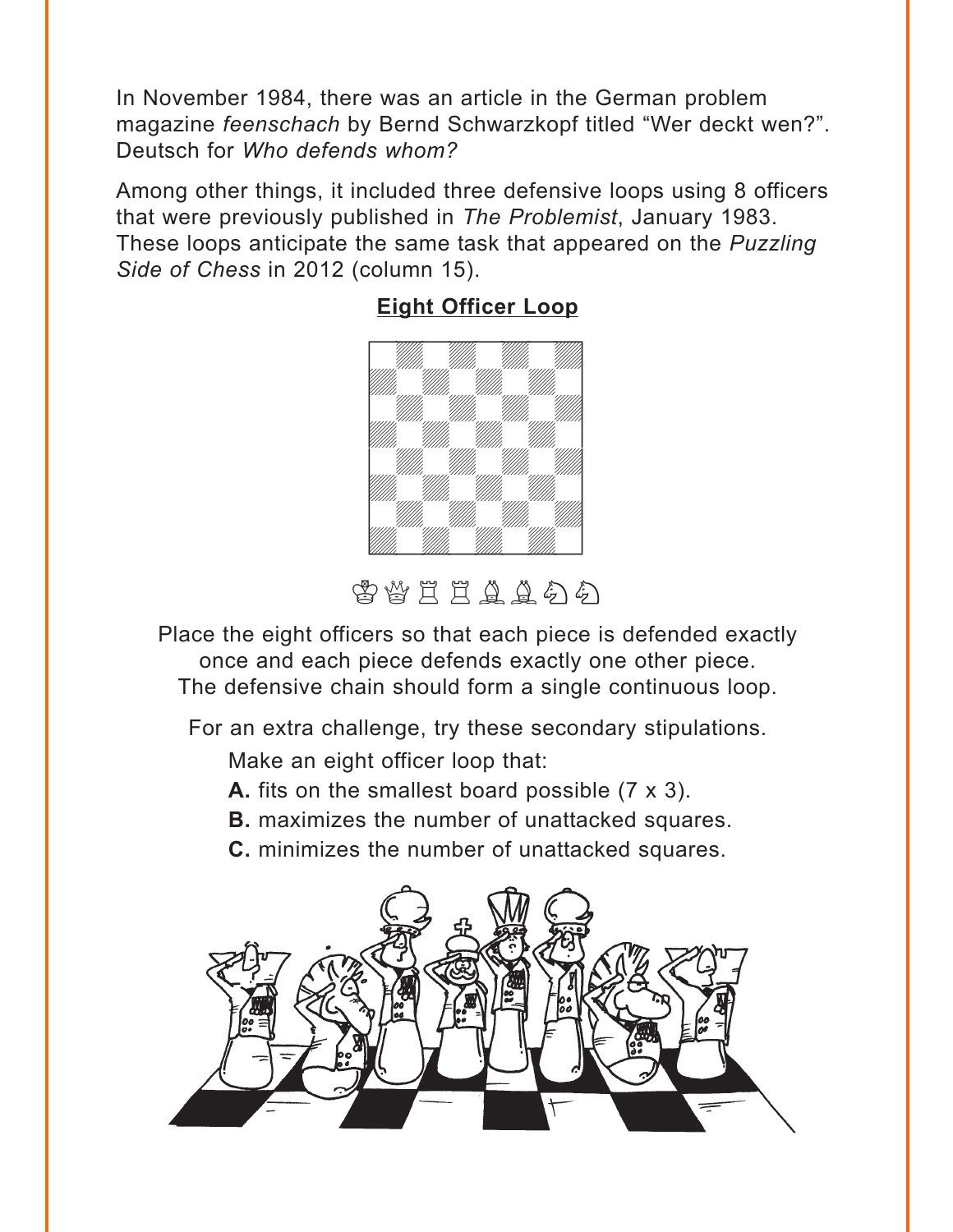As reported in Loopology XI, mathematics professor Erich Friedman from Stetson University in Florida posted numerous defensive loops on his website in 2007.

Optimal solutions were given for the following single loops, all with an equal number of each piece: KR KB KN QN RB RN BN RP NP KQN KRB KRN KRP QBN QRN KQBN QRBN QBNP. Past columns will be edited to acknowledge his pioneering work.

Here is one example of what he calls a "chess attack loop".



Erich Friedman 2007

BN Loop / record 10B + 10N

A reflected version of a position given in Looplogy V (column 162). The arrangement would be beautifully symmetrical on an 8 x 7 board.

That concludes this version of loop history. Time now for the future.

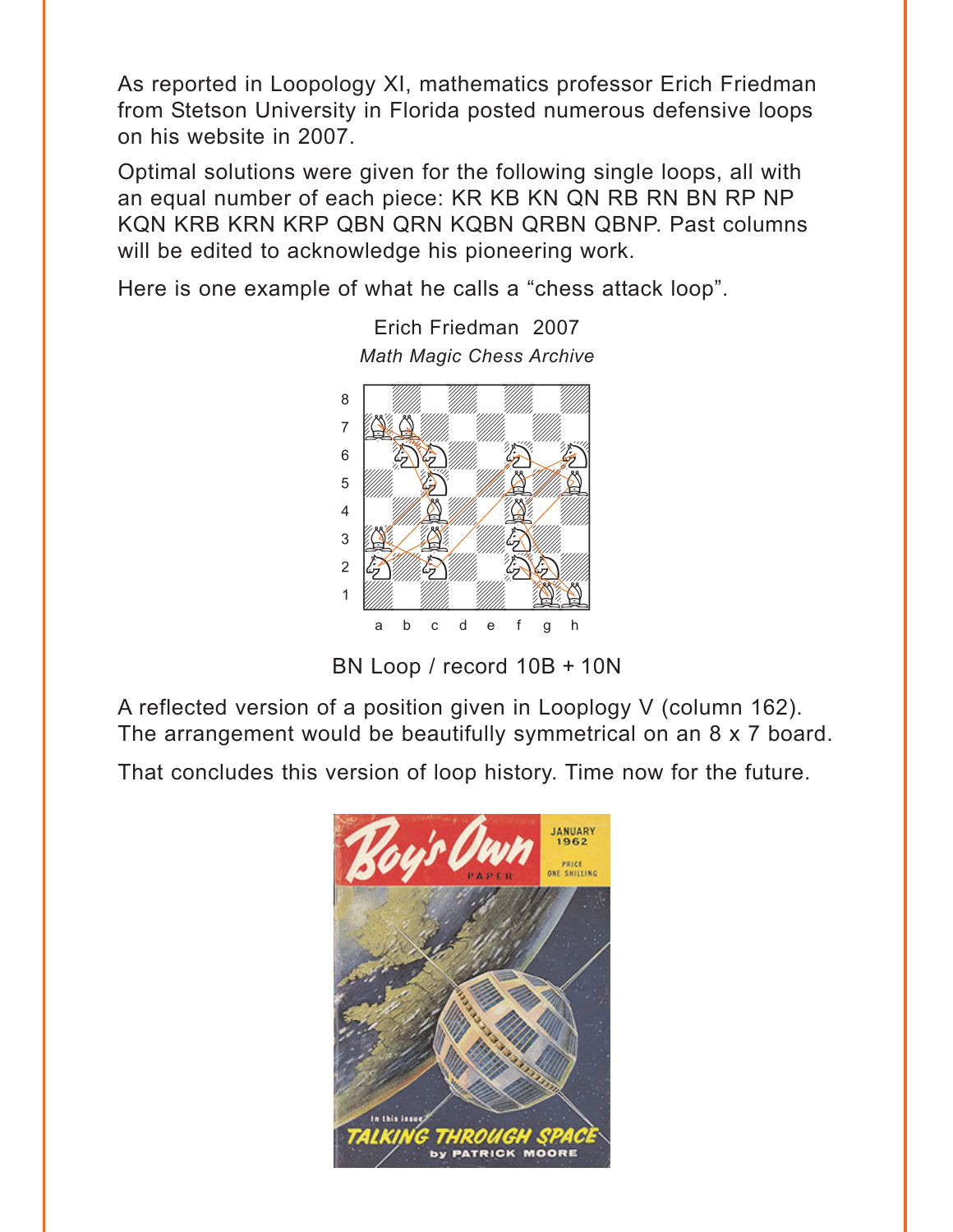<span id="page-6-0"></span>The positions shown earlier on pages 2-3 with multiple *groups of defence* gave me an idea for a new kind of problem: multiloops!

In a *multiloop*, two or more identical groups of pieces are placed so that each group forms an independent loop. Pieces in one group may not attack a piece in another group. For convenience in the tasks below, one loop is made with white pieces, the other with black. When a group has two bishops, they must be placed on opposite colours.

The difficulty of the four puzzles might be categorized as A: easy, B: medium, C: hard, D: stumpy. At first, I thought the eight officer multiloop was probably impossible. Luckily, François was there to lend a hand.



#### **[Multiloops](#page-10-0)**

Place the following pieces on the board so that each white and black group forms an independent loop. A piece may not attack a piece of the opposite colour.

- a. \$\\$`E`Q&D` **\$\$`E`Q&**
- B. \$\\<u>EAA</u>A \$\\E<u>AA</u>
- c. \$EEAA\$) **\$EEAA&**
- d. \$\\EEAA\$O} **\$\EEAA\$**



Loopology will return later in the year. The temporarily postponed *Double Loops with Unequal Pieces* has not been forgotten.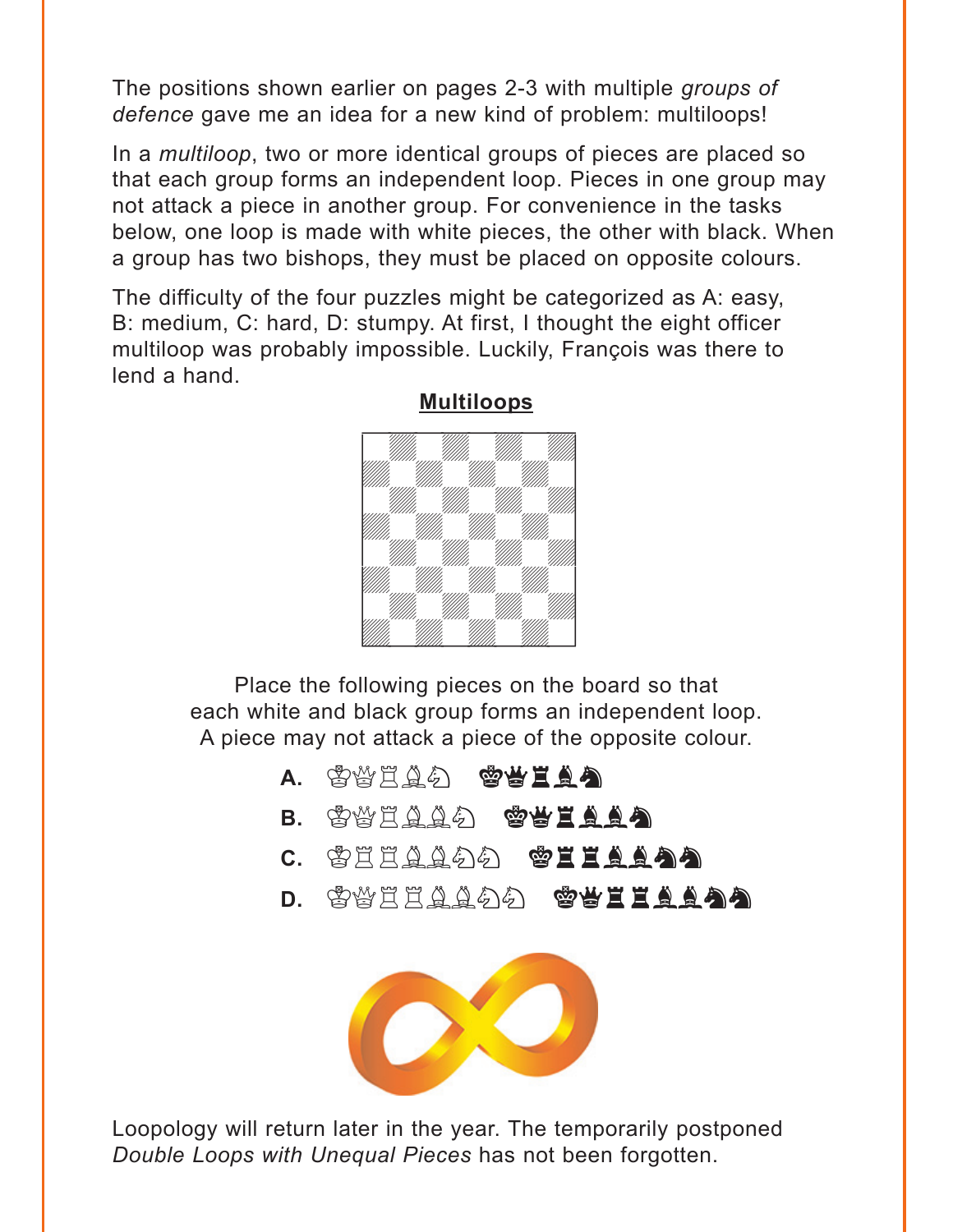## <span id="page-7-0"></span>**SOLUTIONS**

**PDF hyperlinks.** You can advance to the solution of any puzzle by clicking on the underlined title above the diagram. To return to the puzzle, click on the title above the solution diagram.

*Archives***.** Past columns and a detailed index of problem-types and composers are available in the *Puzzling Side of Chess* archives.



In *A Chess Board Chain*, author Colin Vaughan wrote that it was Gordon Pollard who pointed out the possibility of making a chain in which the last piece guards the first, thus creating a closed chain. In other words, a "loop".

François Labelle has computed that there are 1926 solutions, not counting reflections. 182 have the king on e1.

See columns 36 and 162 for my solutions from 2010.

### **[Full Set Loop](#page-3-0)**

Gordon Pollard 1980 Somo Ylikarjula 1980



Jexon J. Secker 1980 *The Problemist*



About 2008, Éric Angelini posted a *full set loop* on the internet, without knowing of the precedents. Bernd Schwarzkopf replied with the reference to Colin Vaughan's article and to another by himself in *feenschach*, November 1984. Such is the winding path of knowledge.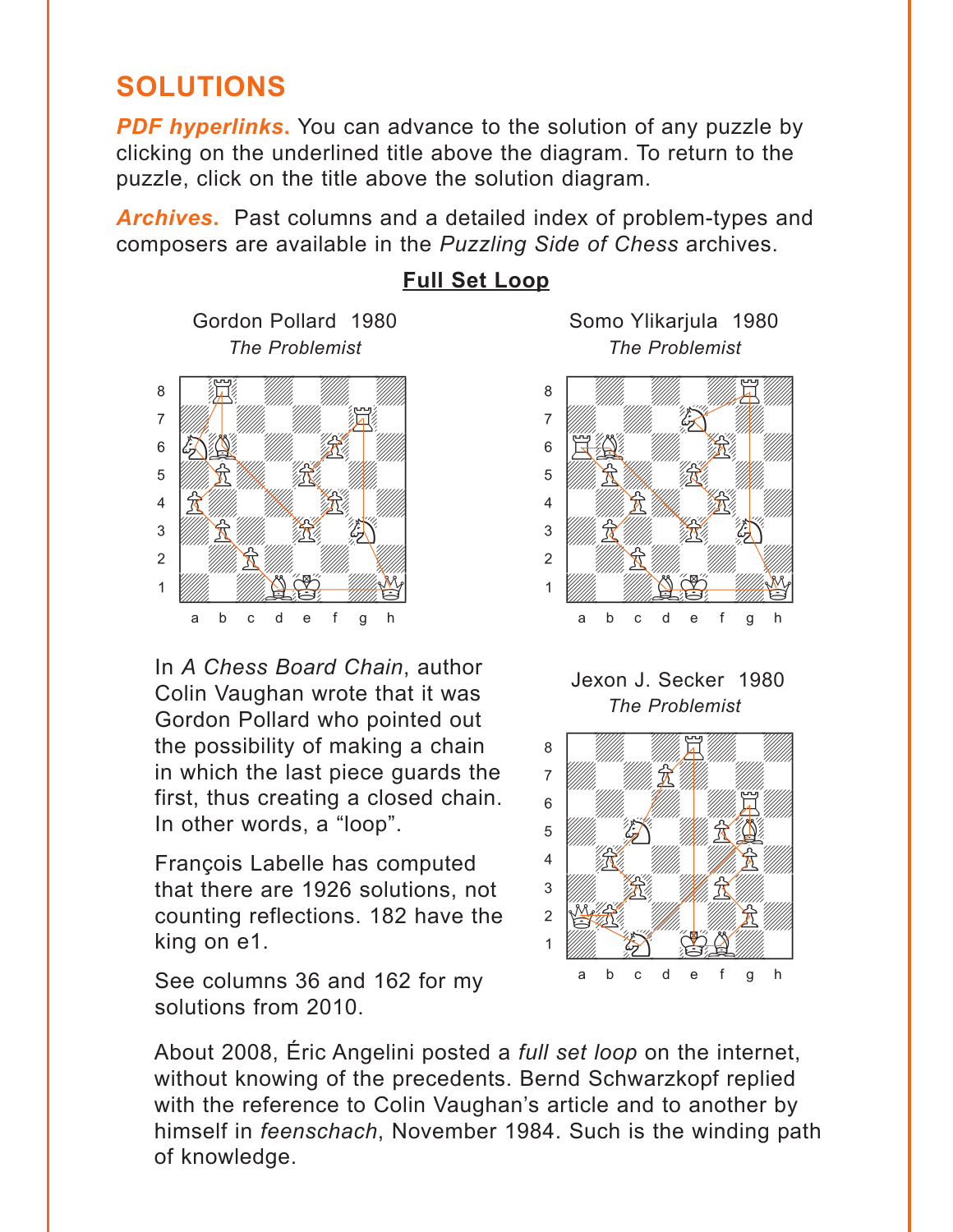<span id="page-8-0"></span>

7 x 3 rectangular board

The exact same position appeared in the Argentinian puzzle magazine *El Acertijo*, issue 10, 1994, and was credited to Héctor San Segundo and Rodolfo Kurchan. It seems that the chess loop, with its natural simplicity and charm, has been created anew time and time again around the globe.



23 unattacked squares

François Labelle has verified that 23 is the maximum, with 11 solutions.

Bernd Schwarzkopf noted in *feenschach* that this pattern fits on a  $5 \times 5$  board.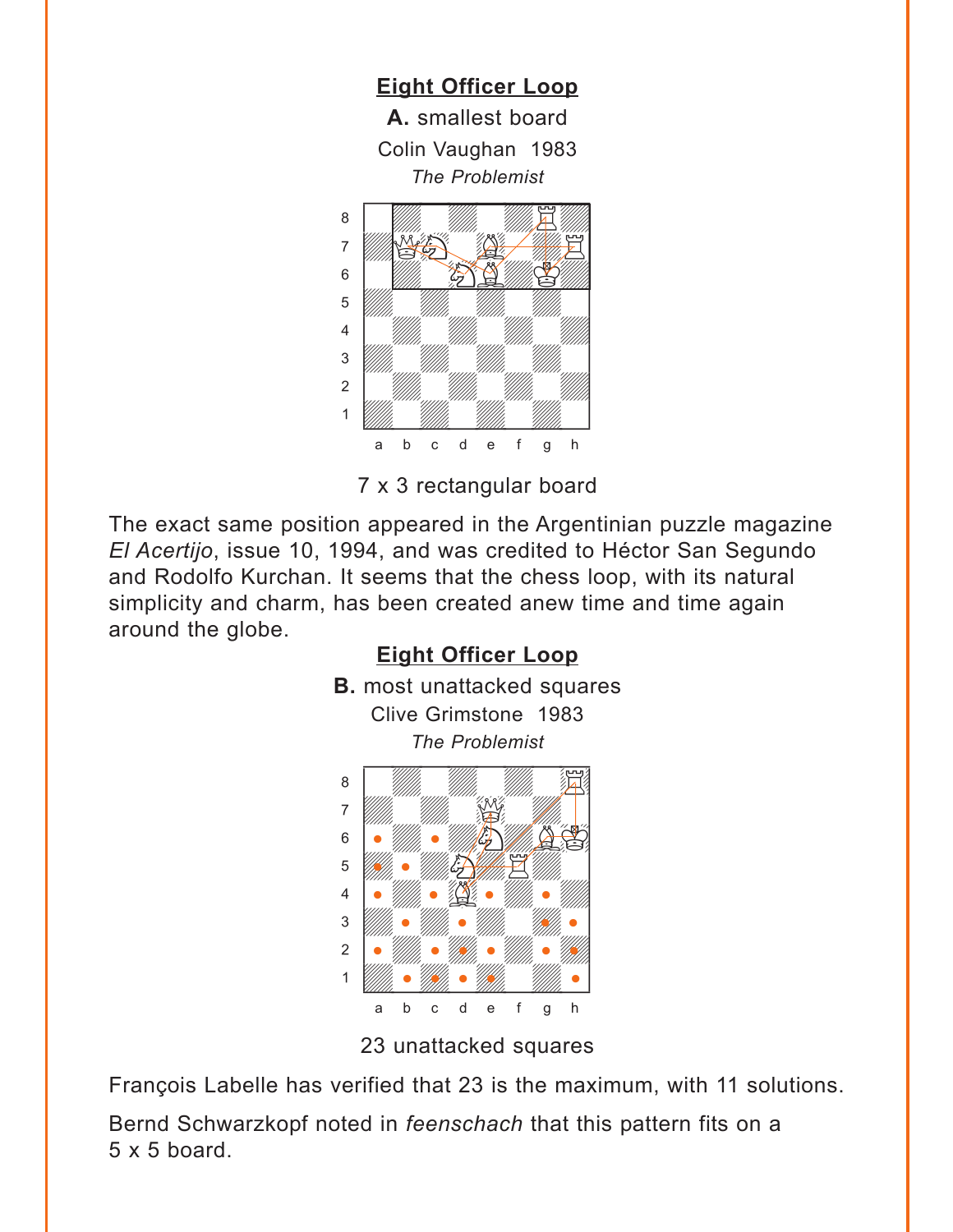



2 unattacked squares

A unique pattern discovered with the magic of computer wizardry.

This position breaks the old record of four unattacked squares.

Colin Vaughan 1983 *CaissasScholssbewohner*



4 unattacked squares

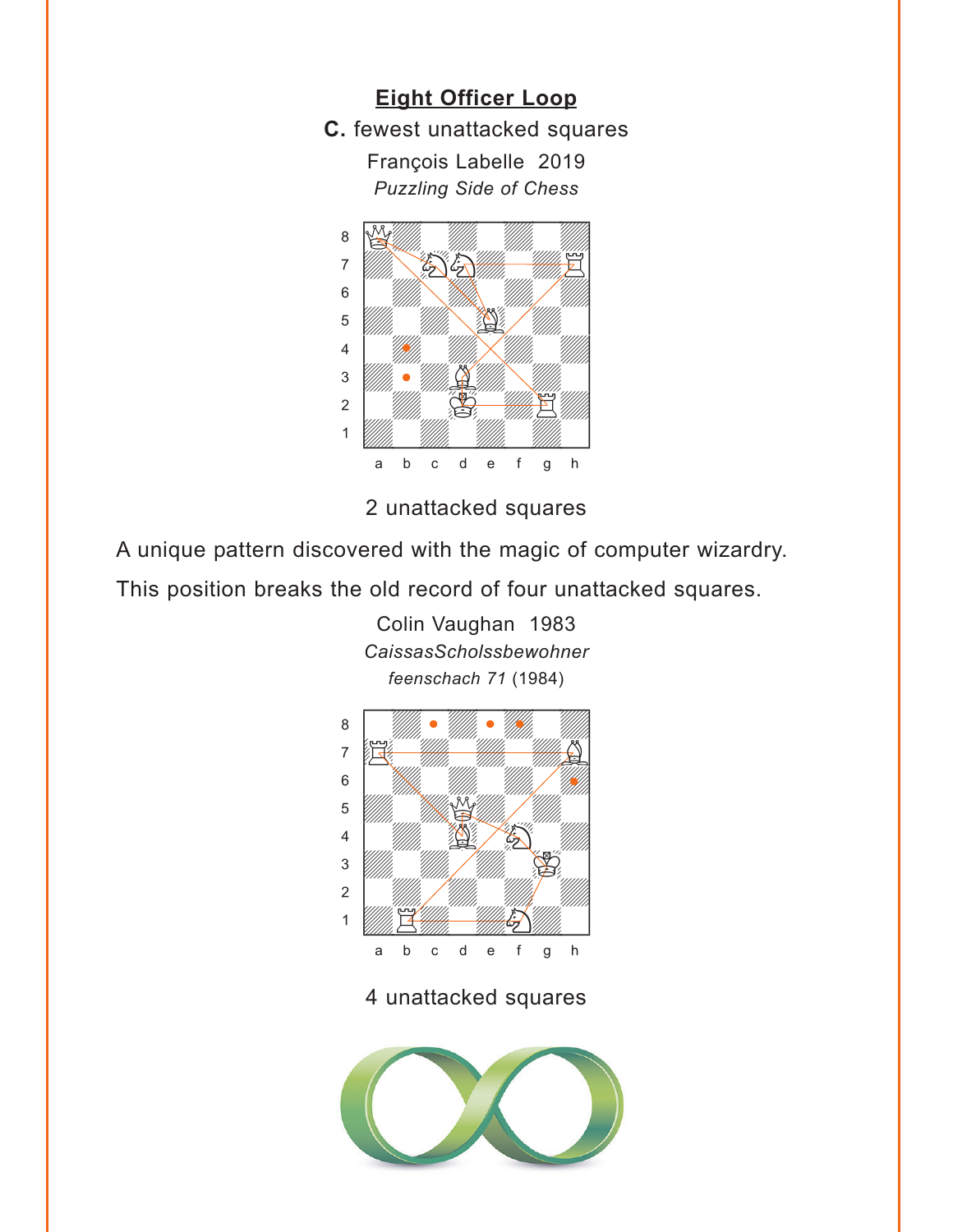# <span id="page-10-0"></span>**[Multiloop](#page-6-0) A.** KQRBN Jeff Coakley 2019 *Puzzling Side of Chess* w\_\_\_\_\_\_\_\_w



Two symmetrical handfuls of pieces.

### **[Multiloop](#page-6-0) B.** KQRBBN Jeff Coakley 2019 *Puzzling Side of Chess*



Splitting the board sideways.

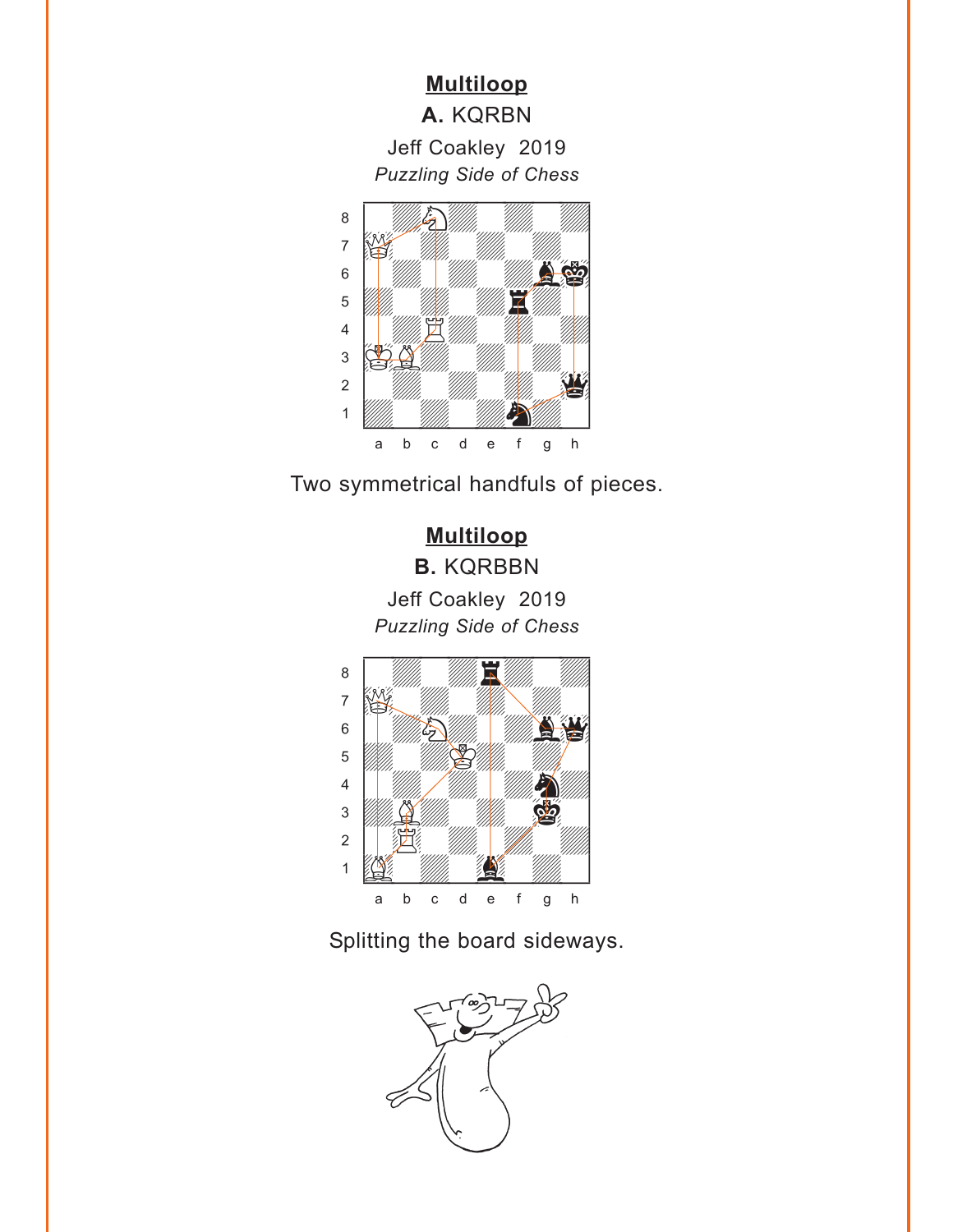**[Multiloop](#page-6-0) C.** KRRBBNN Jeff Coakley 2019 *Puzzling Side of Chess*



Compact White, sprawling Black.

**[Multiloop](#page-6-0) D.** KQRRBBNN François Labelle 2019 *Puzzling Side of Chess*



A symmetrical gem.

There are 203,175 solutions for a single eight officer loop, but just 9 solutions for an eight officer multiloop. The diagram shows the only multiloop in which both loops have the same pattern. The other solutions are given on the next page.